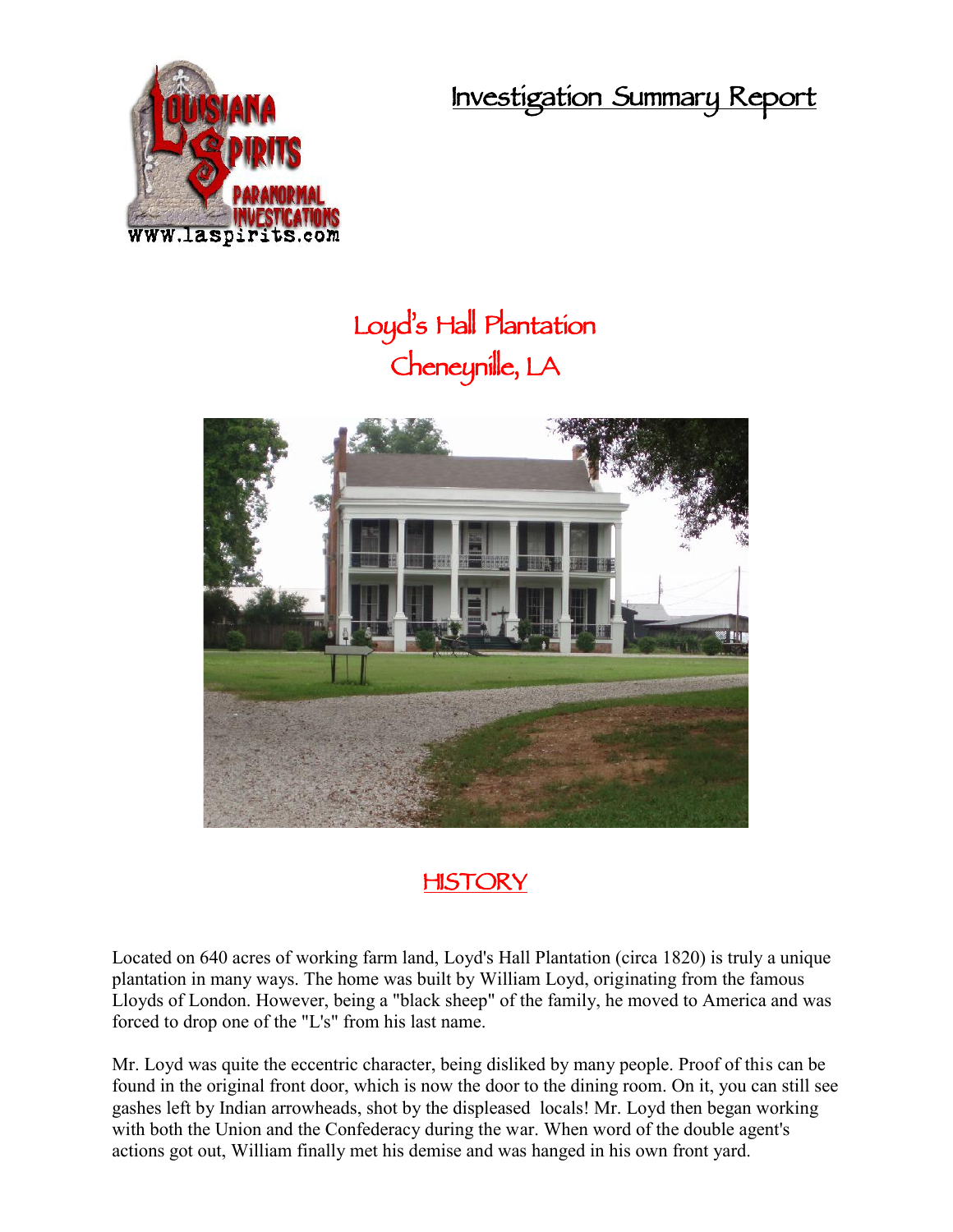The home's tragedies did not end here, as Mr. Loyd's later relative, Inez Loyd, jumped to her death from the third story attic. The suicide was said to have taken place to due Inez being stood up by her fiancé. The third floor was also said to have been home to a small school house on one side and the room of the teacher on the other.

It was this teacher that was said to have been in a relationship with a Union soldier who chose to stay behind after the troops left. He was often seen on the front porch, serenading the teacher with a violin. It is at this point, that history in unclear. Some sources say that the soldier was then shot by the teacher's sister, while others say it was an angry neighbor that committed the murder. Needless to say, the soldier was, in fact, shot on the third floor and was actually buried under the house. Years later, his remains were exhumed and moved to an undisclosed location. What was left, was a large stain on the third floor, said to have been the blood stain left over from the murder.



## **EXPERIENCES**

For years, guests and staff of Loyd's Hall have claimed to have experienced numerous paranormal occurrences. Reports of voices/music being heard, food odors, and objects being moved around seem to be the most common reports.

A former employee reported hearing her name being called and smelling food being cooked in the adjacent cottage, which once served as the outdoor kitchen. Current owners have reported a small stuffed animal being found throughout various portions of the house while no one was there.